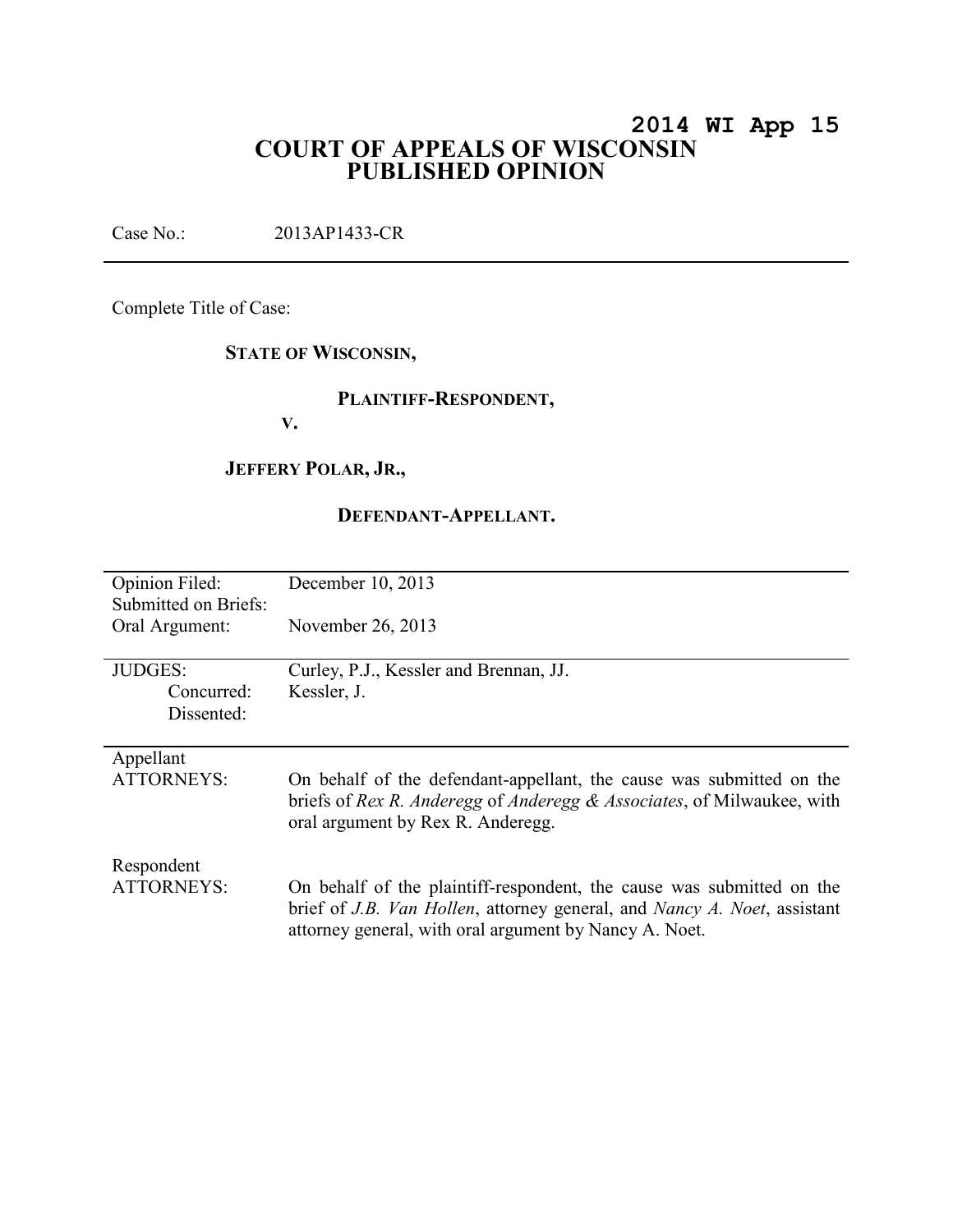# **2014 WI App 15**

**NOTICE** 

 **This opinion is subject to further editing. If published, the official version will appear in the bound volume of the Official Reports.** 

**A party may file with the Supreme Court a petition to review an adverse decision by the Court of Appeals.** *See* **WIS. STAT. § 808.10** 

**and RULE 809.62.** 

# **COURT OF APPEALS DECISION DATED AND FILED**

#### **December 10, 2013**

**Diane M. Fremgen Clerk of Court of Appeals** 

# **Appeal No. 2013AP1433-CR Cir. Ct. No. 2004CF4184**

#### **STATE OF WISCONSIN IN COURT OF APPEALS**

**STATE OF WISCONSIN,** 

 **PLAINTIFF-RESPONDENT,** 

**V.** 

**JEFFERY POLAR, JR.,** 

 **DEFENDANT-APPELLANT.** 

 APPEAL from an order of the circuit court for Milwaukee County: TIMOTHY G. DUGAN, Judge. *Affirmed*.

Before Curley, P.J., Kessler and Brennan, JJ.

¶1 CURLEY, P.J. Jeffrey Polar, Jr., appeals the order denying his motion for sentence adjustment. Polar was sentenced to seven years of initial confinement and five years of extended supervision for his armed robbery conviction, and three years of initial confinement and five years of extended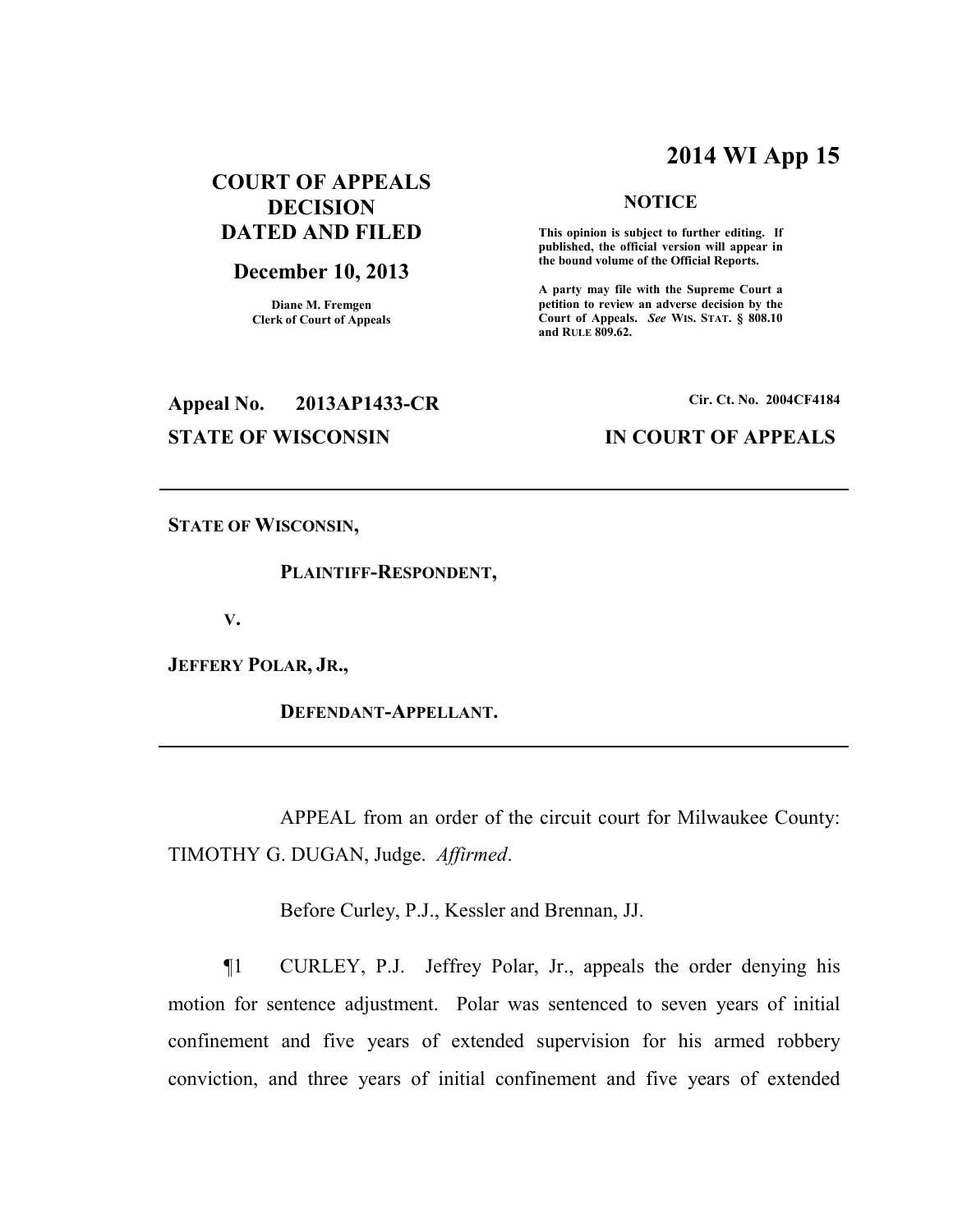supervision for his attempted armed robbery conviction. The sentences were to be served consecutively. After he had served eight and one-half years of the total ten-year sentence, Polar moved to adjust his sentences; however, the trial court denied his motion, concluding that, pursuant to WIS. STAT. § 973.195 (2011-12),<sup>1</sup> Polar filed his motion with respect to the seven-year sentence too late, and too early with respect to his three-year sentence. On appeal, Polar argues that the trial court erred because his sentences should be construed as one, not separately, and therefore his motion was brought at the appropriate time. Because we conclude that the plain language of the statute dictates otherwise—specifically, that the sentences are to be considered separately for adjustment purposes—we affirm.

#### **BACKGROUND**

¶2 On August 16, 2004, Polar, along with a co-actor, was charged with two counts of armed robbery, two counts of attempted armed robbery, two counts of false imprisonment, and one count of being a felon in possession of a firearm all as party to a crime. Polar pled guilty to four of the seven counts: count two, armed robbery; count three, felon in possession of a firearm; count five, false imprisonment; and count seven, attempted armed robbery.<sup>2</sup> The other charges were dismissed and read-in at sentencing.

¶3 After he pled guilty, Polar was sentenced as follows:

 $\overline{a}$ 

 $<sup>1</sup>$  All references to the Wisconsin Statutes are to the 2011-12 version unless otherwise</sup> noted.

 $2^2$  The sentences for counts three and five are not involved in this appeal.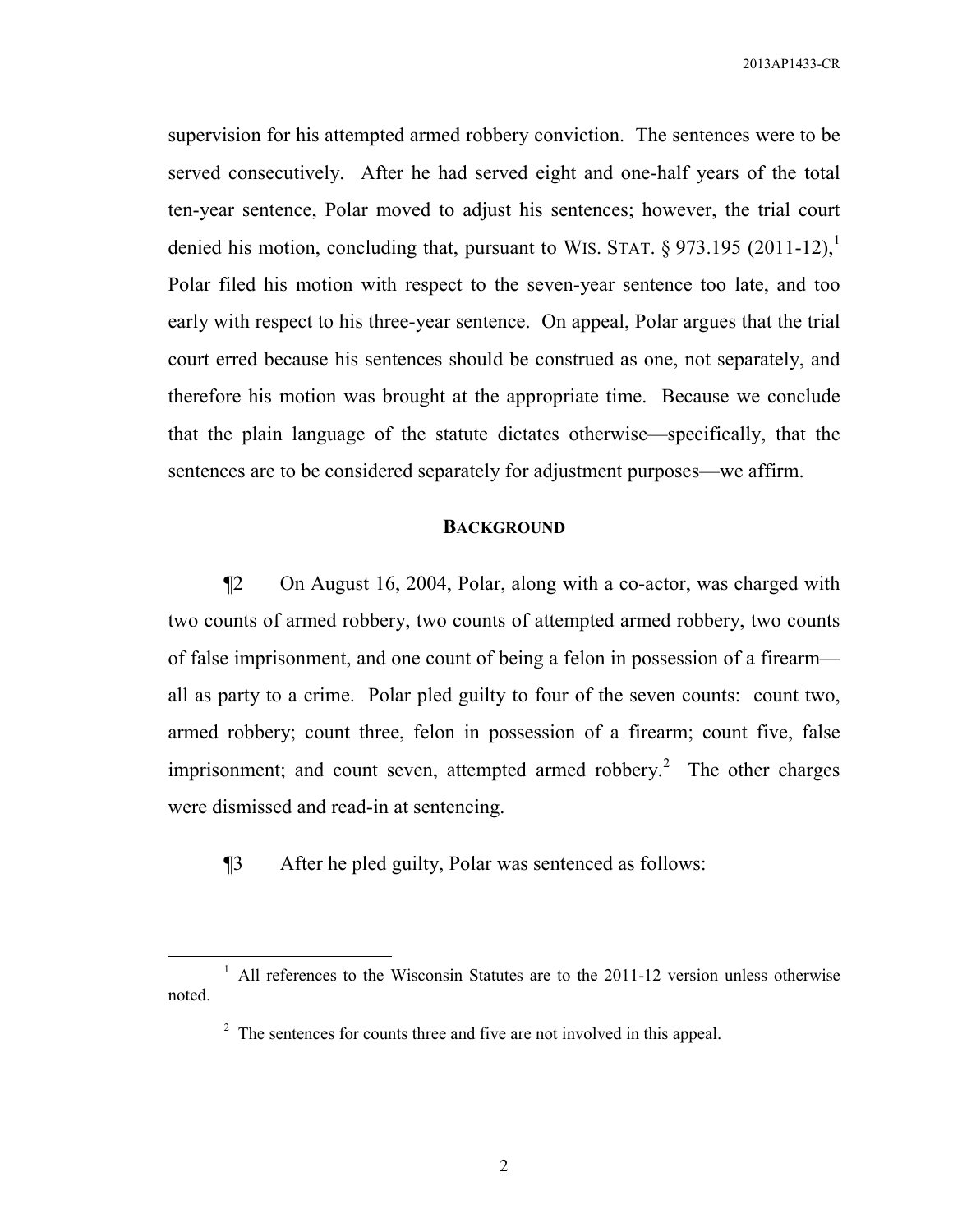Count 2: seven years of initial confinement and five years of extended supervision with 252 days of sentencing credit;

 Count 3: one year of initial confinement and one year of extended supervision with 252 days of sentencing credit, to run concurrently to Count 2;

 Count 5: two years of initial confinement and two years of extended supervision with 252 days of sentencing credit, also to run concurrently to Count 2; and

 Count 7: three years of initial confinement and five years of extended supervision with zero days of credit, to be served consecutively to Count 2.

In sum, Polar received a global sentence of ten years of initial confinement and ten years of extended supervision, with 252 days of sentencing credit.

¶4 In February 2013, having served approximately eighty-five percent of the total ten-year term of initial confinement, Polar, *pro se*, filed two petitions for sentence adjustment pursuant to WIS. STAT. § 973.195. The first petition was for count two, the armed robbery with the seven-year initial confinement period; and the second petition was for count seven, the attempted armed robbery with the three-year initial confinement period. In response to Polar's petitions, the Department of Corrections sent the trial court a letter stating that Polar had already completed his initial confinement on count two, and consequently, the petition was filed too late.

¶5 The court returned the petitions to Polar, finding that he was ineligible for adjustment on both sentences. The petition on count two was deemed too late because he had already served the seven years of confinement, and the petition on count seven was premature because he had not served the percentage of confinement required to request an adjustment.

3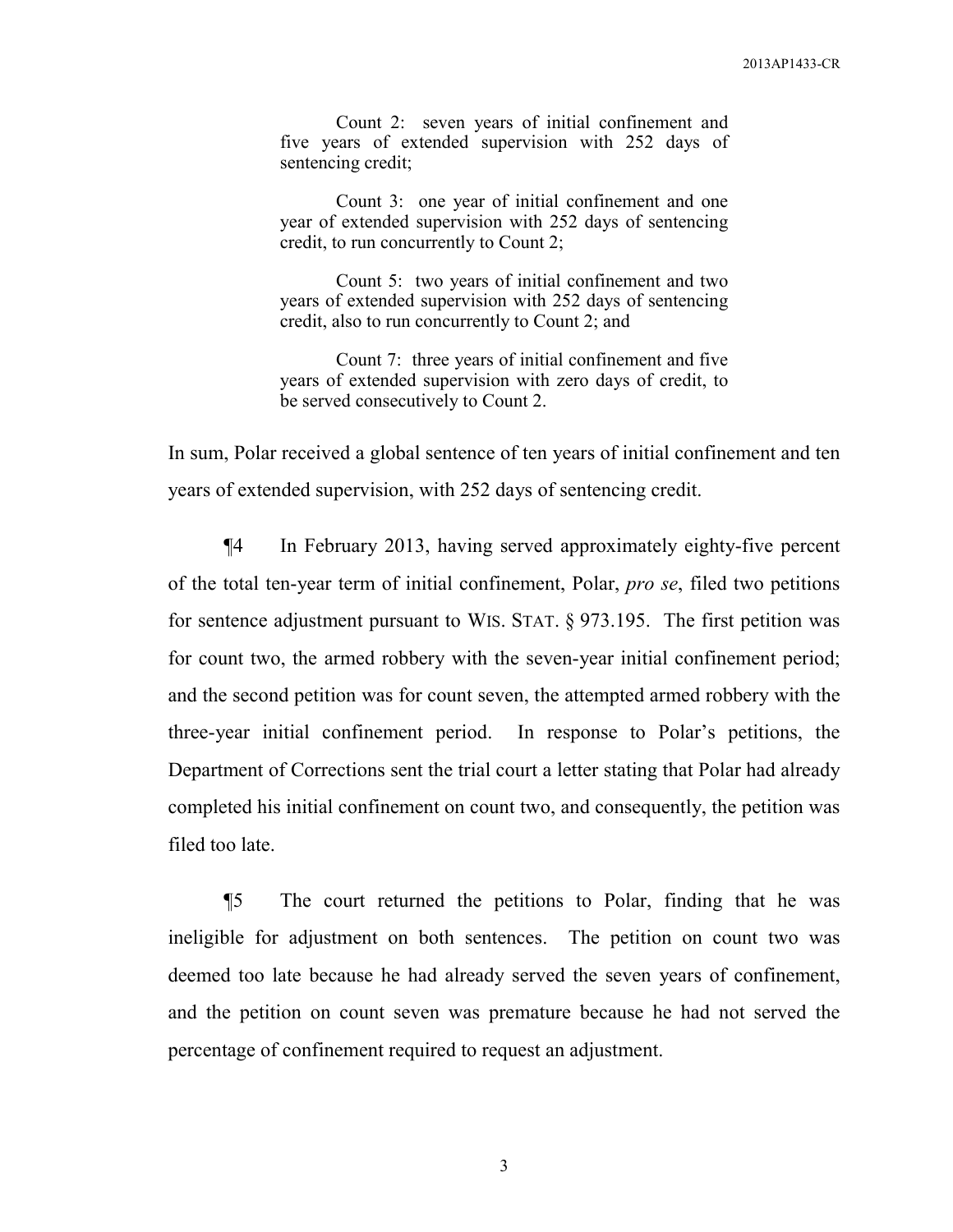¶6 Polar moved for a formal ruling on his petitions, and his motion was again denied. The trial court, in a written decision, explained that under WIS. STAT. § 973.195(1r), Polar's sentences for count two and count seven were to be treated individually with respect to sentence adjustment. Because the sentences were to be treated individually, adjustment on count two was untimely as Polar already served the entire seven years of confinement, and adjustment on count seven was premature because Polar had not yet served eighty-five percent of the confinement portion of the sentence as required by  $\S 973.195(1g)-(1r)$ . The trial court further determined that Polar could "resubmit a petition for sentence adjustment on count seven after he has served the applicable percentage of confinement time."

¶7 Polar appeals.

#### **ANALYSIS**

¶8 On appeal, Polar challenges the trial court's ruling that, pursuant to WIS. STAT. § 973.195, a defendant must petition for sentence adjustment upon the completion of the applicable portion of each individual sentence, and that, consequently, Polar's petitions—filed after he had served eight and a half years of prison time—were untimely regarding the seven-year armed robbery sentence and premature regarding the three-year attempted armed robbery sentence. Whether the trial court properly interpreted  $\S$  973.195 is a question of law we review independently. *See State v. Bohannon*, 2013 WI App 87, ¶18, 349 Wis. 2d 368, 835 N.W.2d 262. When reviewing statutes, our inquiry "'begins with the language of the statute.'" *See State ex rel. Kalal v. Circuit Court for Dane Cnty.*, 2004 WI 58, ¶45, 271 Wis. 2d 633, 681 N.W.2d 110 (citations omitted). We give statutory language "its common, ordinary, and accepted meaning," and give

4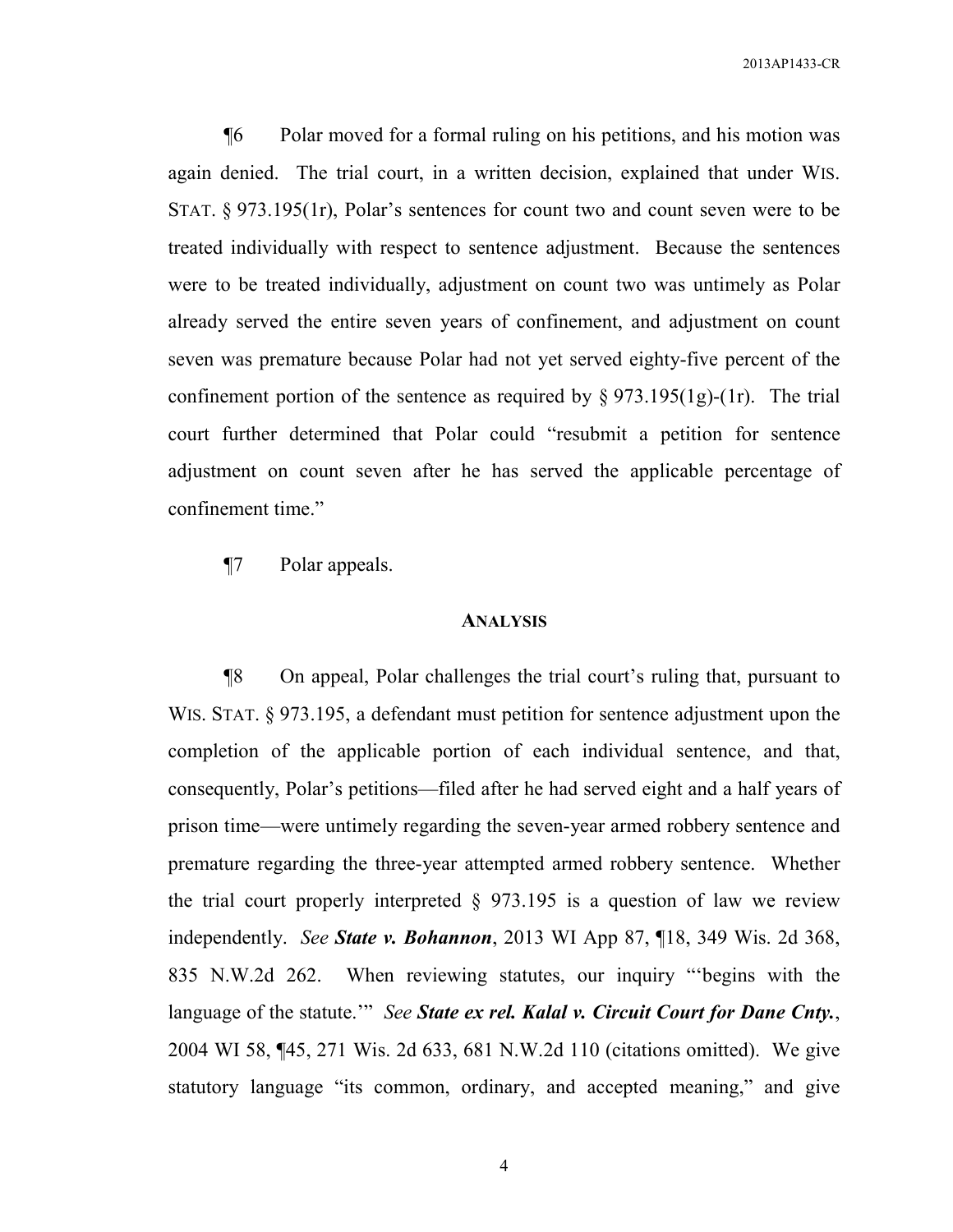"technical or specially-defined words or phrases" "their technical or special definitional meaning." *See id.* We must also keep in mind that "[c]ontext is important to meaning. So, too, is the structure of the statute in which the operative language appears." *See id.*, ¶46. Therefore, we interpret statutory language "in the context in which it is used; not in isolation but as part of a whole; in relation to the language of surrounding or closely-related statutes; and reasonably, to avoid absurd or unreasonable results." *See id.*

¶9 Specifically, Polar argues that WIS. STAT. § 973.195 is ambiguous in that it does not expressly dictate whether multiple sentences are to be treated individually or as one for purposes of sentence adjustment. He also argues that interpreting the statute as the trial court did—*i.e.*, to treat Polar's sentences individually rather than as one—is inconsistent with the practice of computing multiple sentences as one, continuous sentence pursuant to WIS. STAT. ch. 302. Polar additionally argues that adopting the trial court's interpretation of the statute would lead to inefficiency and absurd results, as inmates would be required to file multiple petitions for sentence adjustment. We disagree.

¶10 WISCONSIN STAT. § 973.195(1r) provides:

CONFINEMENT IN PRISON. (a) Except as provided in s. 973.198, an inmate who is serving a sentence imposed under s. 973.01 for a crime other than a Class B felony may petition the sentencing court to adjust the sentence if the inmate has served at least the applicable percentage of the term of confinement in prison portion of the sentence. If an inmate is subject to more than one sentence imposed under this section, the sentences shall be treated individually for purposes of sentence adjustment under this subsection.

¶11 WISCONSIN STAT. § 973.195(1g) defines "applicable percentage" as used in § 973.195(1r) as "85% for a Class C to E felony and 75% for a Class F to I felony." Both counts two and seven in this case are Class C felonies.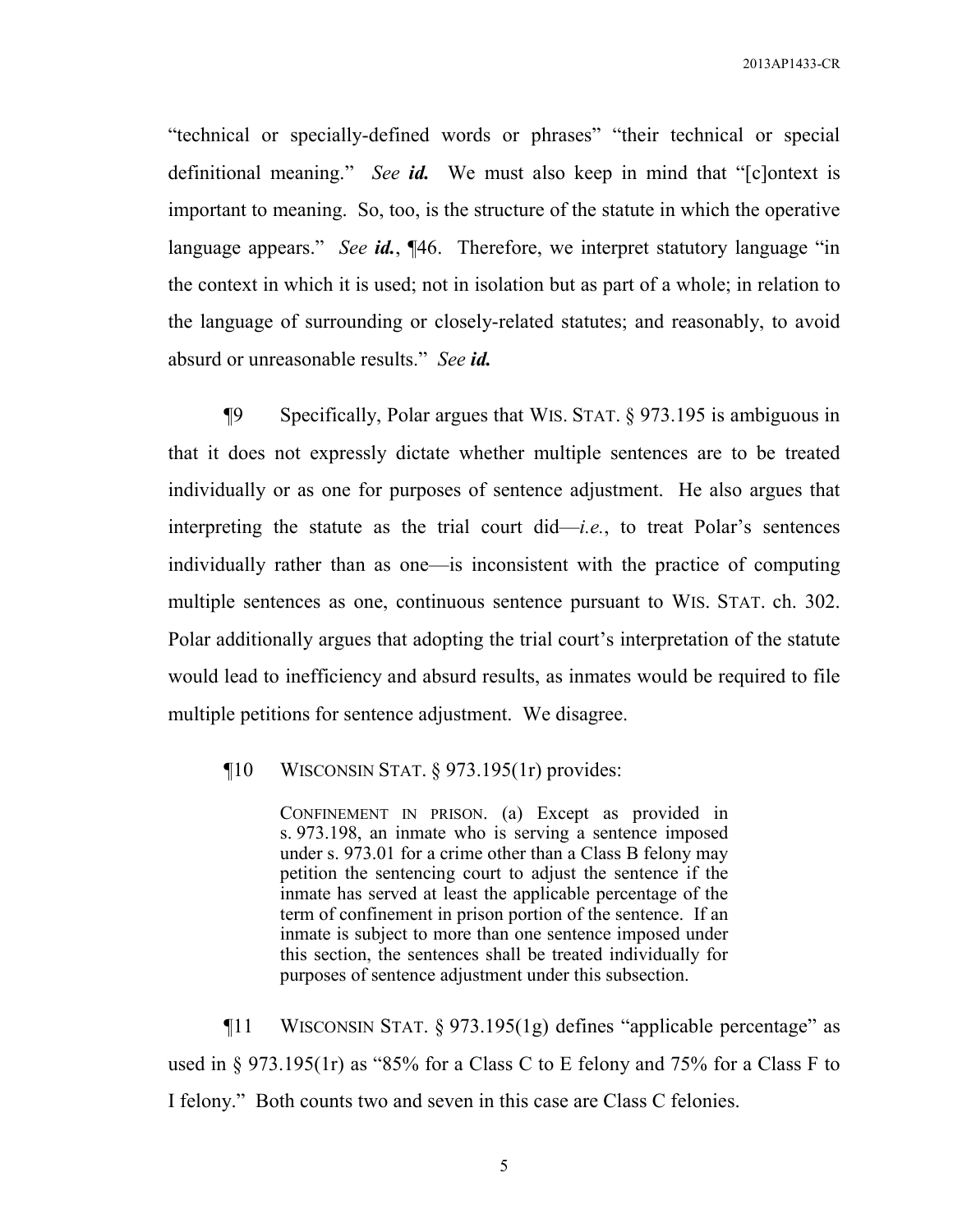¶12 We conclude that the statute plainly supports the trial court's interpretation. The statute very clearly states that "[i]f an inmate is subject to more than one sentence imposed under this section, the sentences shall be treated individually for purposes of sentence adjustment under this subsection." *See* WIS. STAT. § 973.195(1r). There is no alternative interpretation; multiple sentences are to be considered separately for the purpose of sentence adjustment. Additionally, § 973.195(1g) provides that the time an inmate must serve in prison before filing for an adjustment differs depending on the severity of the felony. Were we to contradict the very plain mandate of subsection (1r), the language of subsection (1g) would be completely eviscerated. The statute is plain, and the trial court correctly followed the plain language in concluding that Polar's sentences were to be considered separately for adjustment purposes.

¶13 Moreover, there is no inconsistency in computing multiple sentences as a single sentence, as is mandated by chapter 302 of the Wisconsin Statutes, and requiring an inmate to file separate petitions for sentence adjustment. Treating all sentences as one as required by WIS. STAT.  $\S\S$  302.11(3) and 302.113(4)<sup>3</sup> simply means that a defendant must serve all of his or her initial confinement at once, and must then serve all of the extended supervision at once. Even given this system,

 $\overline{a}$ 

6

<sup>&</sup>lt;sup>3</sup> WISCONSIN STAT. § 302.11(3) reads: "All consecutive sentences imposed for crimes committed before December 31, 1999, shall be computed as one continuous sentence." WISCONSIN STAT. § 302.113(4) reads: "All consecutive sentences imposed for crimes committed on or after December 31, 1999, shall be computed as one continuous sentence. The person shall serve any term of extended supervision after serving all terms of confinement in prison."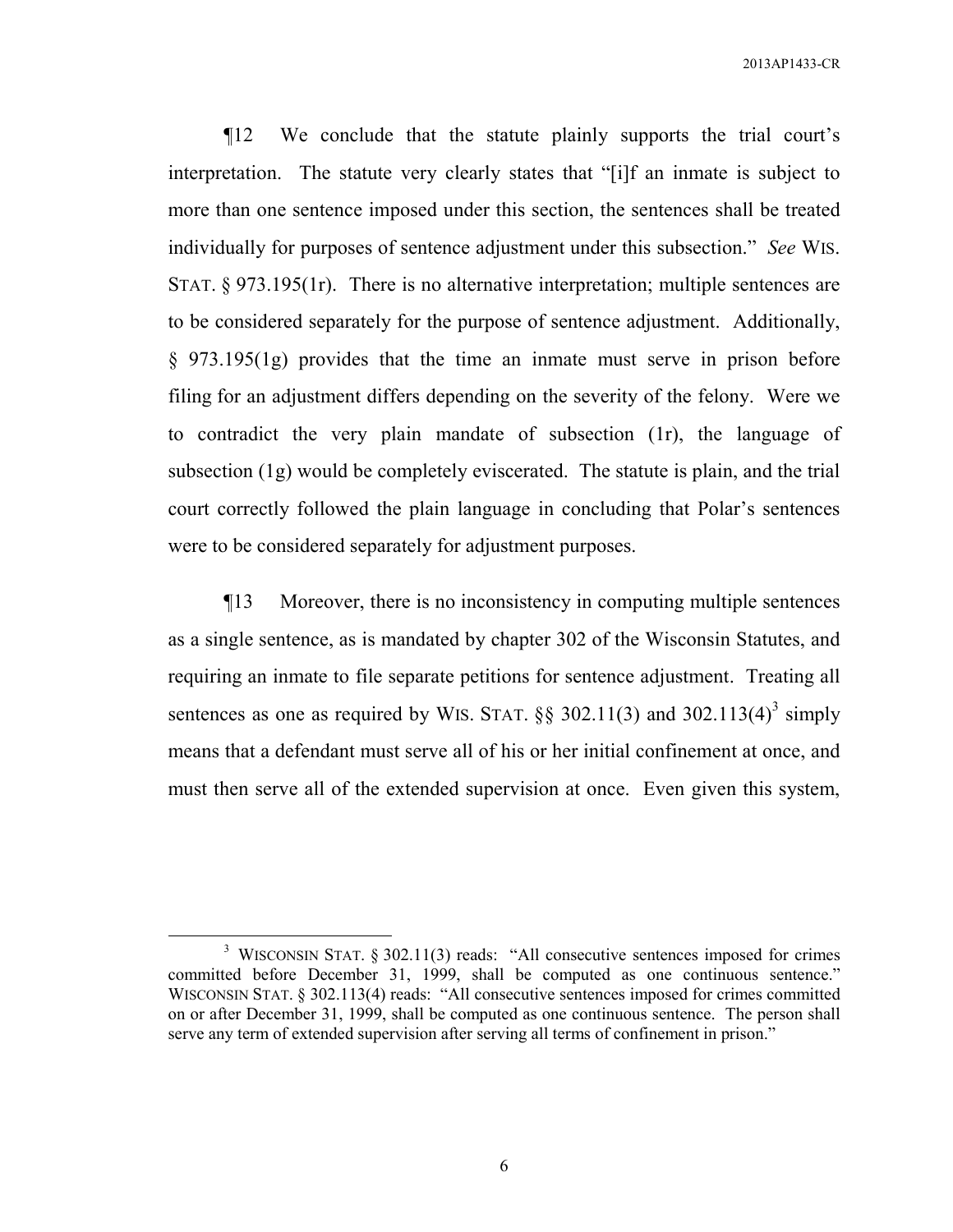there is nothing inherently illogical about requiring an inmate to file separate petitions for sentence adjustment.<sup>4</sup>

¶14 Finally, while requiring an inmate to move separately for adjustment of each individual sentence likely adds to the amount of paper circulating through the judicial system, we may not contravene the clear statutory language solely in the name of efficiency, as Polar would have us do. *See State v. Dinkins*, 2010 WI App 163, ¶11, 330 Wis. 2d 591, 794 N.W.2d 236 ("If the meaning of the statute is plain from the statutory language, we ordinarily stop the inquiry."). As noted, the legislature intended for motions for sentence adjustment to be filed separately as evidenced by the plain language of WIS. STAT. § 973.195(1r), as well as by the plain language of § 973.195(1g), which requires a defendant to wait varying amounts of time to file for an adjustment depending on the severity of the conviction. The legislature intended to require felons convicted of more serious crimes to serve more of their sentences before requesting an adjustment. Adopting Polar's interpretation would strip the statute of this purpose.

¶15 Therefore, we hold that, under the plain language of WIS. STAT. § 973.195, a defendant serving multiple sentences seeking a sentencing adjustment must file a separate petition for each individual sentence he or she wishes to

 $\overline{a}$ 

<sup>&</sup>lt;sup>4</sup> Furthermore, the legislative history of WIS. STAT. § 973.195, while not essential to our analysis, *see State ex rel. Kalal v. Circuit Court for Dane Cnty.*, 2004 WI 58, ¶45, 271 Wis. 2d 633, 681 N.W.2d 110 ("'If the meaning of the statute is plain, we ordinarily stop the inquiry.'") (citation omitted), supports our conclusion. The history shows that when § 973.195 was drafted, the legislature also significantly amended WIS. STAT. §§ 302.11-302.113, which, as noted, provide, among other things, that consecutive sentences are to be computed as one continuous sentence. *See* 2001 Wis. Act 109 § 1143m (creating § 973.195); 2001 Wis. Act 109, §§ 382-406 (amending §§ 302.11-302.113). In other words, the legislature was acutely aware of its directive to consider sentences as a single unit for purposes of sentence computation, but individually for adjustment purposes.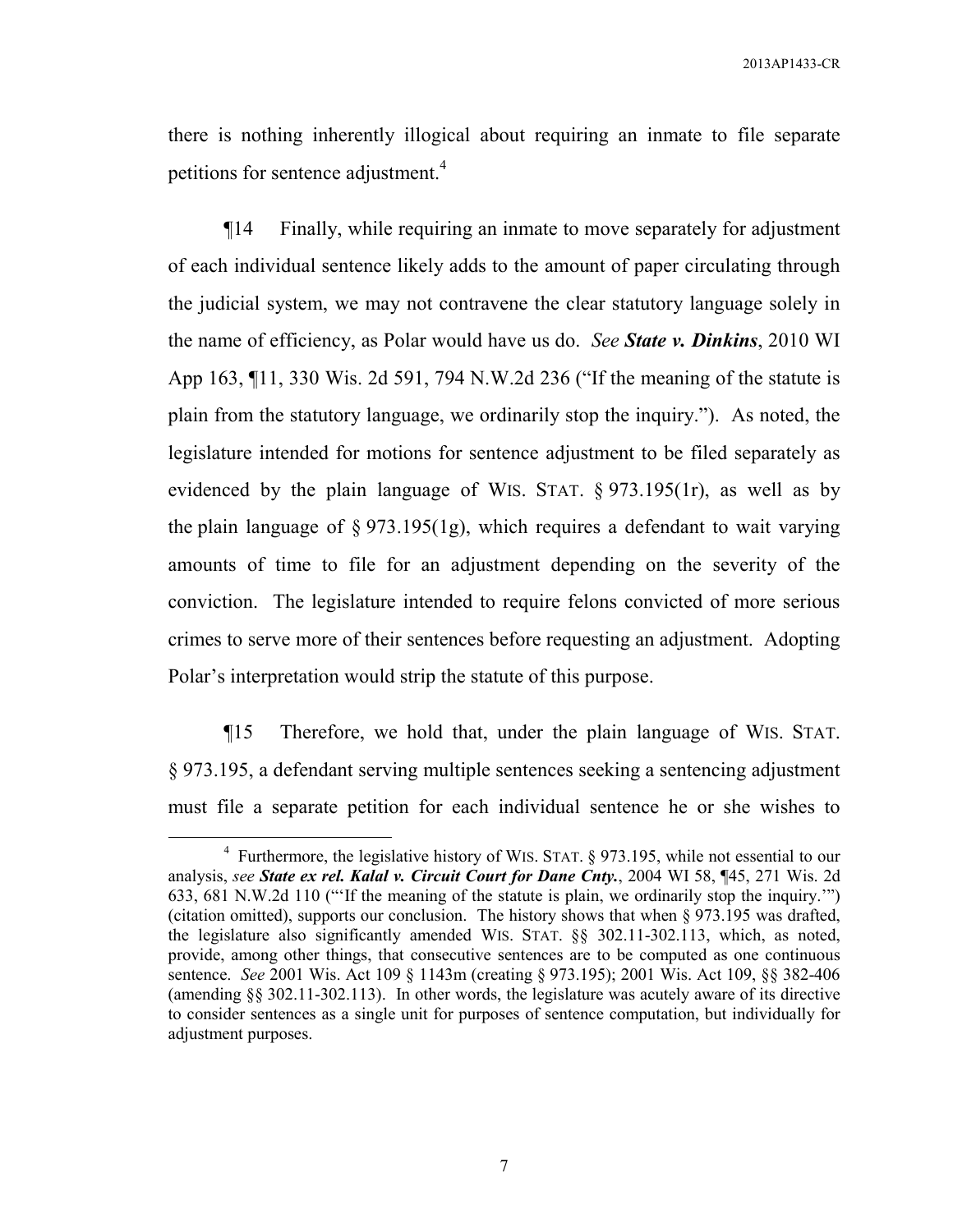adjust. Consequently, Polar's petitions, which were filed well after he finished serving the seven years of prison time for count two, but before the applicable period of time required for count seven, were respectively untimely and premature. Accordingly, we affirm the trial court's order.

*By the Court*.—Order affirmed.